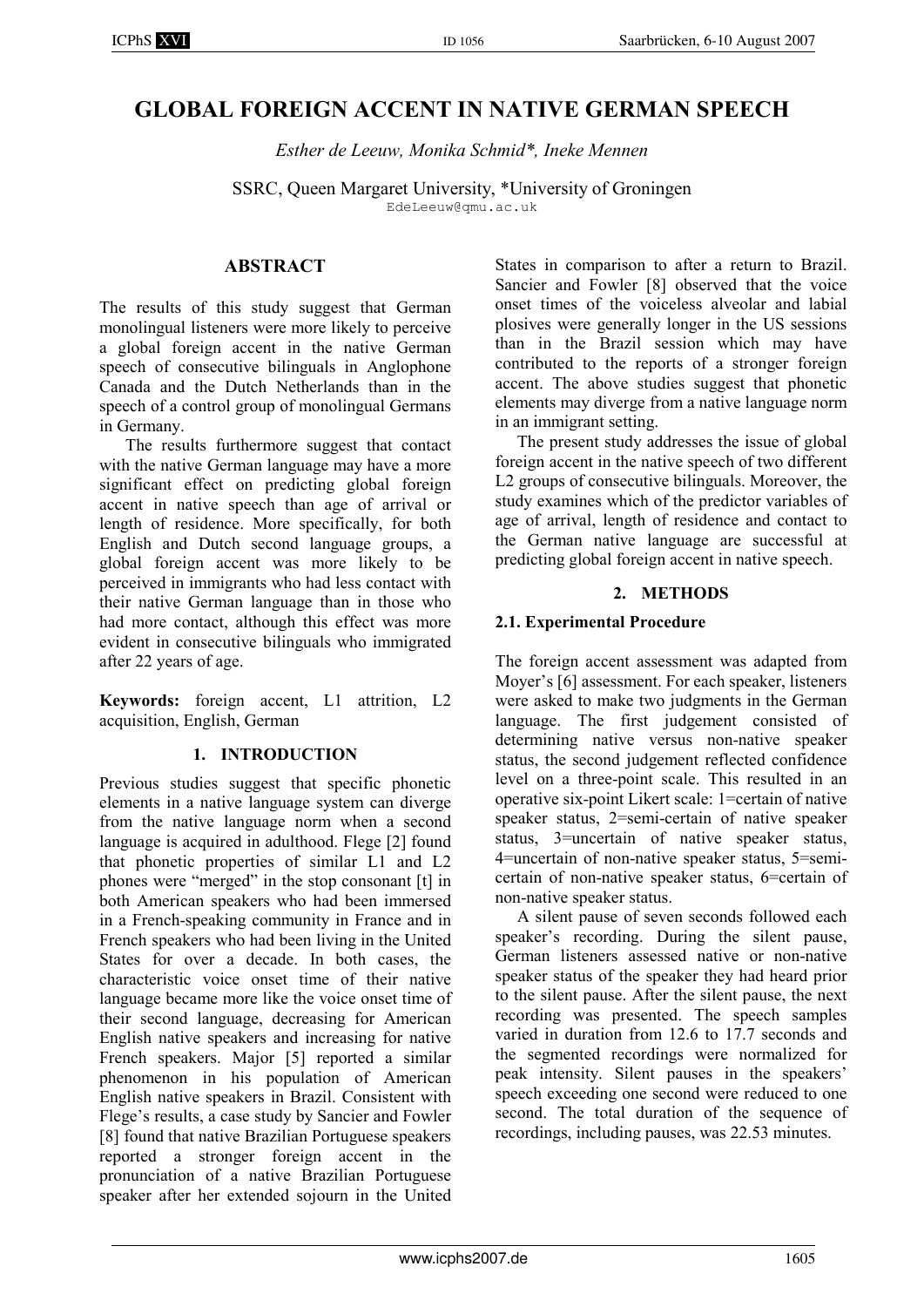# 2.2. Speakers

Thirty-four German immigrants in Anglophone Canada; 24 German immigrants in the Dutch Netherlands; and 5 German monolingual controls in Germany were rated. Some consecutive bilinguals had knowledge of their second language while living in Germany, but none had been in an immersion setting prior to immigration. Speakers were described on the basis of three variables: AOA (age of arrival to either Anglophone Canada or the Dutch Netherlands), LOR (length of residence in either Anglophone Canada or the Dutch Netherlands), and CONTACT (amount of contact to German L1).

The variable CONTACT was an average composed of the following subvariables: 1. amount of contact with German at work; 2. amount of German spoken with present partner; 3. frequency of visits to Germany since immigration; and 4. overall estimate of amount of contact with German. In independent t-tests, only frequency of visits to Germany proved to differ significantly between the two groups  $(t(55)=5.455, p<0.001)$ . Given the geographical proximity of the Netherlands to Germany on the one hand, and the distance of Canada from Germany on the other, this difference is not surprising. The fact that the averaged variable CONTACT was not significant suggests that German immigrants to Canada compensated for a lack of visits through alternatives.

Table 1: AOA, LOR, and CONTACT for German immigrants to either Anglophone Canada (CA) or the Dutch Netherlands (NL). AOA and LOR are in years. CONTACT is based on a scale of 0-1, with 0 representing the least amount of contact and 1 the maximum. AOA differs significantly between the CA and NL groups.

|                   | Average | <b>SD</b> | Max  | Min  |
|-------------------|---------|-----------|------|------|
| AOA CA            | 25      | 6.4       | 40   | 14   |
| AOA NL            | 30      | 9.6       | 51   | 16   |
| LOR CA            | 38      | 12.1      | 54   |      |
| LOR NL            | 34      | 13.3      | 58   | 16   |
| <b>CONTACT CA</b> | 0.46    | 0.18      | 0.69 | 0.00 |
| <b>CONTACT NL</b> | 0.44    | 0.20      | 0.94 | າ 17 |

Averages for AOA, LOR and CONTACT for both second language groups are displayed in Table 1. In independent t-tests, AOA proved to be significantly different between the Canadian and the Dutch groups. German immigrants in Canada immigrated at a significantly younger age than those who went to the Netherlands  $(t(55)= 2.75;$ p<0.05).

Although the sample size was too small to include education of participants as a predictor

variable in the multiple regressions, it was ensured that a similar level of education was evident across L2 and control groups. This was done because some research suggests that first language attrition is more likely to occur in bilinguals with less official education than in those with tertiary education ([4], [9]). No difference was made regarding the country in which the education took place and differences in level of education were not significant.

 Five German monolinguals, two male and three female, who were habitants of Germany and had never lived in a foreign country, were chosen to represent the control group. The youngest control subject was 53 years of age and the oldest control subject was 65 years of age.

# 2.3. Listeners

Two groups of German monolingual listeners completed the global foreign accent assessment (native versus non-native speaker judgement task [6]) in separate sessions at the Department of Phonetics at the University of Trier, Germany. Ten listeners took part in the first session and 9 listeners took part in the second session. Some research suggests that phonetic training can improve an individual's ability to detect foreign accent ([7], [3]). Due to the students' varying phonetic training, listeners were considered to be potentially more adept at detecting foreign accent than monolingual German native speakers with no phonetic training. Listeners who had been extensively exposed to either English or Dutch, for example through a school exchange to an Anglophone or Dutch speaking country, were emitted. Listeners who described themselves as being bilingual with any language combination were also emitted from the analysis. Inter-rater reliability was excellent, with a Cronbach alpha coefficient reported of 0.94 (all statistics were conducted using SPSS Version 13.0).

# 2.4. Speech Materials

The speech samples were extracted from previous recordings of a larger Charlie Chaplin film language test study. The selected recordings were made in the participants' homes in a quiet setting which ensured a suitable environment for the auditory analysis during the global foreign accent assessment.

To avoid the effect of listeners judging "a set of non-native produced sentences to be more strongly accented after, as compared to before, they became familiar with those sentences" [3], speakers'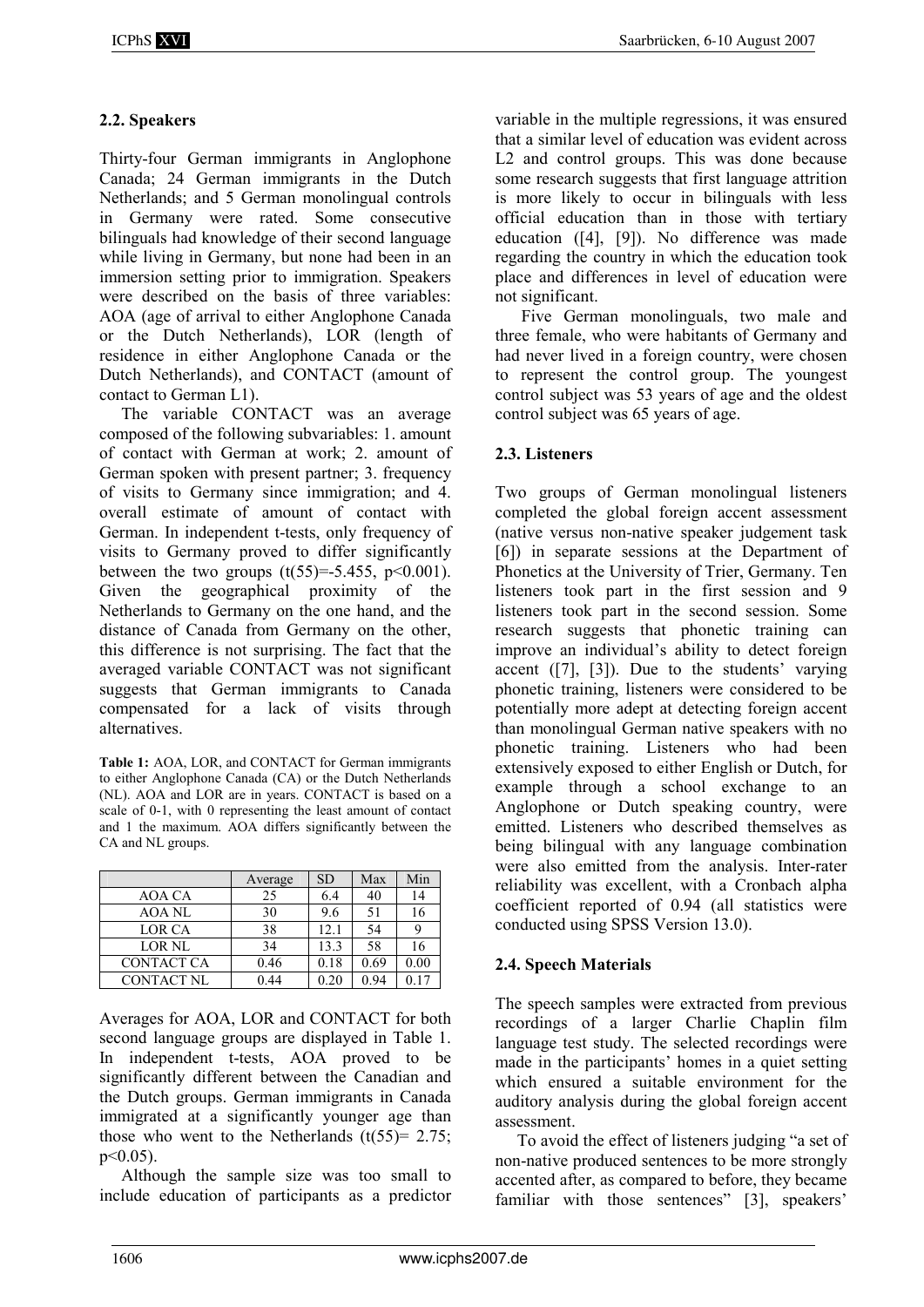utterances focused on the same occurrence in the film but were spontaneous. The German speakers therefore used similar vocabulary, as the same incident in the film was retold, but did not repeat a predefined utterance. Furthermore, it was ensured that the isolated segments contained no grammatical or lexical errors. This was verified when listeners were asked at the end of the assessment session to describe what they had based their judgements on and neither grammatical nor lexical errors were mentioned.

# 3. RESULTS

The primary aim of this study was to determine whether native speakers of German living in either Anglophone Canada or the Dutch Netherlands are perceived to have a global foreign accent in their native German speech.

A high global foreign accent rating (FAR) was interpreted to be equivalent to the same high rating on the operative six-point Likert scale. For example, if a participant had received a rating of 6 on the operative six-point Likert scale (certain of non-native speaker status), this was interpreted to be the highest FAR, or, in other words, the most foreign accented native speech. Similarly, a rating of 1 on the operative six-point Likert scale (certain of native speaker status) represented the least, or non, foreign accented native speech.

Due to the fact that the data were positively skewed, a Mann-Whitney test was conducted in order to investigate the primary aim of the study. Each averaged FAR for the experimental group  $(n_{EG}=57)$  was compared to each averaged FAR of the control group  $(n_{CG}=5)$ . The consecutive bilinguals received a median FAR of 3.2, whereas the control group received a median FAR of 1.6. This difference was revealed to be significant at the 5% level ( $U=57.00, p<0.05, r=.28$ ), indicating that the German listeners were more likely to perceive consecutive bilinguals in Anglophone Canada and the Dutch Netherlands to have a global foreign accent than the monolingual German controls.

Not all bilinguals were evaluated to have a global foreign accent in their native German speech. Twenty bilinguals were rated clearly to be native speakers  $(2.5 \geq FAR \geq 1.0)$  (Group 1) and 23 had an unclear FAR (4.5>FAR>2.5). Fourteen bilinguals were rated clearly to be non-native speakers of German (6.0≥FAR≥4.5) (Group 2). Group 1 had an average FAR of 1.9, whereas Group 2 had an average FAR of 5.3 and was comprised of 9 English L2 speakers and 5 Dutch L2 speakers.

The L2 English speakers' FAR was not significantly different from the L2 Dutch speakers' FAR (median=3.14 vs. 3.16, respectively). This was verified by both a Mann-Whitney test between the averaged FARs of the two second language groups, and a Kruskal-Wallis test between the former two groups and the control group.

Forced entry multiple regression analyses were carried out in an attempt to determine the influence of various predictor variables in the German listeners' evaluations of the consecutive bilinguals. For all of the regressions, standard assumptions were met [1]. The first regression tested the impact of the predictor variables AOA, LOR, and CONTACT, on the outcome variable of FAR for the English L2 group  $(n_{EL2}=34)$ . This model was significant with a total adjusted  $R^2$  of .22 ( $p$ <.05). AOA was the only significant predictor variable with a standardized beta value of  $-.39$  ( $p<.05$ ). Multicollinearity was not evident with the average variance inflation factor (VIF) being 1.3 (max=1.5). It should however be noted that there was a significant correlation between AOA and CONTACT, as well as between AOA and LOR; although the coefficients for both were small  $(R=0.337, p=0.26;$  and  $R=0.516, p=0.001,$ respectively).

Another multiple regression was conducted to assess the impact of the same predictor variables on the FAR for the Dutch L2 group  $(n_{DL2}=23)$ , although this sample was smaller than desirable given the amount of predictors. This model was significant with a total adjusted  $R^2$  of .48 ( $p$ <.001). CONTACT was the only significant predictor variable with a standardized beta value of -.76  $(p<.001)$ . Multicollinearity was again not evident with the average VIF being 1.7 (max=2.0). AOA correlated here only with LOR  $(R=.694, p<.001)$ .

Given the fact that AOA differed significantly between the English L2 and Dutch L2 groups, as explained in the methods section, the question was posed whether AOA would decrease in significance, and CONTACT increase in significance, in an English L2 group with an older AOA. Participants who had immigrated to Canada when they were older than 22 years of age were selected for this multiple regression  $(n_{E1,22}=20)$ , creating an average AOA of 29 years. Only AOA and CONTACT were entered as predictor variables due to both the small sample and the results of the previous regressions, indicating that LOR was not successful at predicting FAR. This model proved to be significant (Adjusted R<sup>2</sup>=.227,  $p<$ .05). CONTACT became the only significant predictor variable, with a standardized beta value of -.528  $(p<.05)$ . No correlation between AOA and